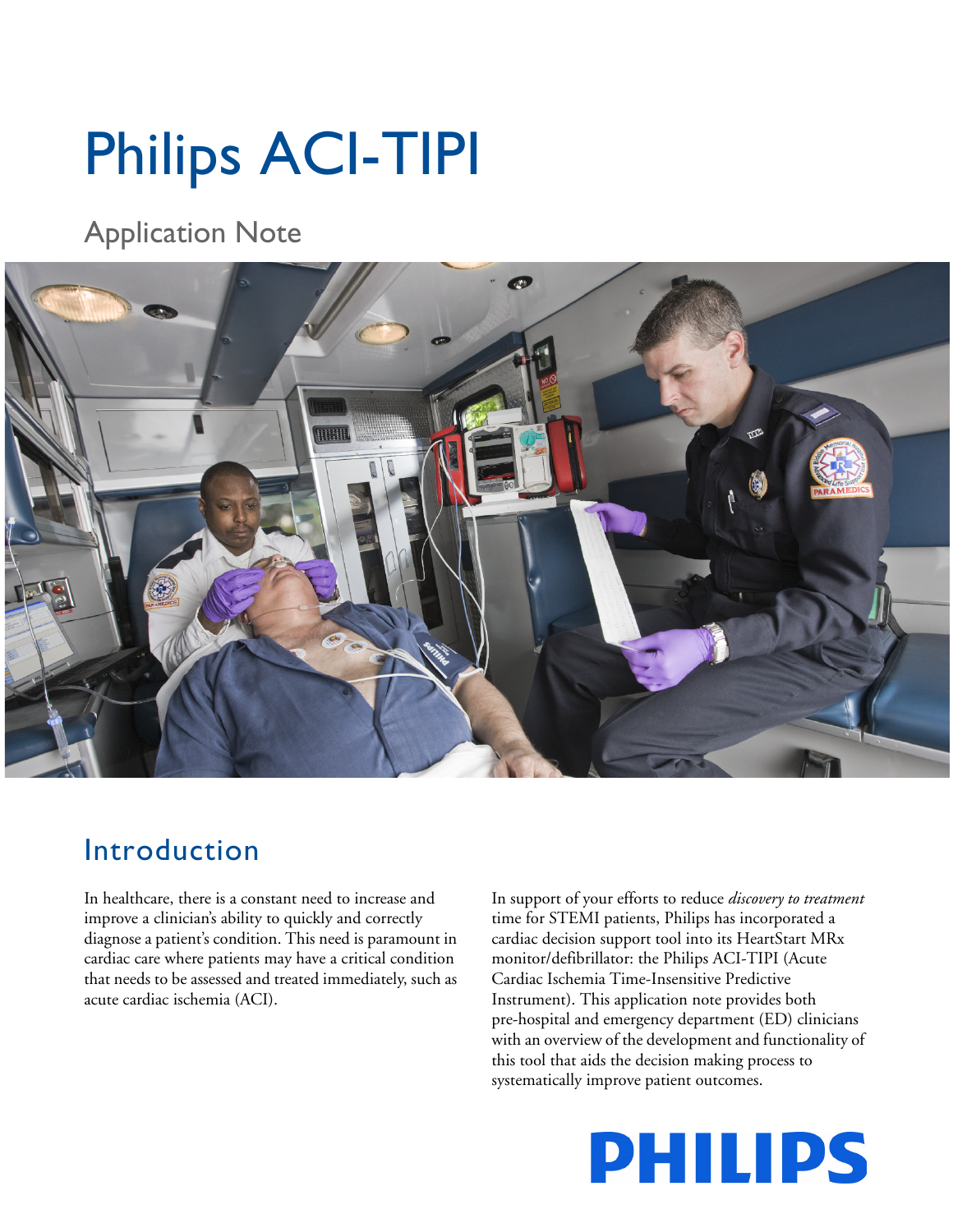# Why Use the Philips ACI-TIPI

The Philips ACI-TIPI is a software tool that enhances the computerized 12-lead ECG analysis capabilities of the HeartStart MRx. It generates a predicted probability score of ACI based on ECG features and patient demographic information such as age, gender, and chest pain status.

The probability score supports EMS personnel's efforts to decrease time from the onset of ACI symptoms to treatment with interventional cardiology. For example, one pre-hospital study demonstrated ACI-TIPI probabilities of ACI were comparable to those based on physician ECG interpretations and may be useful in the prehospital evaluation of chest pain.<sup>1</sup>

Studies have also shown the ACI-TIPI benefit to ED and other acute care setting personnel by providing a second opinion for decision making prior to cath lab activation or patient release. Specifically, the ACI-TIPI was useful in:

- determining when additional diagnostic testing was not required in a low-risk ED population with symptoms suggestive of acute coronary syndrome, $\frac{2}{3}$
- $\blacktriangleright$  identifying the likelihood of ischemia to help determine the need for stress testing before hospital release,<sup>3</sup>
- $\blacktriangleright$  determining the probability of ischemia to influence the initial triage disposition of AMI patients to CCUs or intermediate wards.<sup>4</sup>

It has been projected that if ACI-TIPI were used widely throughout the United States, its potential incremental impact may be more than 200,000 fewer unnecessary hospitalizations and more than 100,000 fewer unnecessary CCU admissions each year, for an overall annual savings of \$728 million.<sup>5</sup>

# The ACI-TIPI: A Closer Look

### The Difficulty of ACI Diagnosis

Diagnosing ACI depends heavily on obtaining an accurate medical history and cardiac enzyme test results, and on interpretation of the ECG tracings. Unfortunately, patients with chest pain in the pre-hospital environment and in the ED may not be responsive to questioning and/or may not remember previous chest pain history. Likewise, once an ECG is taken, the early signs of ACI identified in the ECG can be confusing, even to highly trained readers.

### ACI-TIPI Development

The inception of the ACI-TIPI resulted from researchers' recognition of the need to increase the clinician's ability to quickly and correctly diagnose ACI. Reasoning that a single numerical probability value might be easily incorporated into clinical decision making, a "predictive instrument" was created to compute a patient's likelihood of having ACI. The instrument generates a 0-100%

predicted probability score using an algorithm based on weighted values for the patient's age, gender, chest pain status, and ECG waveform criteria.

Dr. Harry Selker and his colleagues conducted a multicenter predictive instrument study in six New England hospitals to develop and prospectively test a method to reduce unnecessary CCU admissions.<sup>6</sup> The study was conducted in two phases, each lasting about one year. The first phase developed a predictive instrument from data on 2,188 patients who participated in the study. The second phase was a prospective clinical trial to test the usefulness of the predictive instrument in improving CCU admitting practices. The study included 2,320 patients seen in the six hospitals' EDs.

The instrument was shown to be effective in helping clinicians identify patients with ACI and in reducing false positive identifications of ACI. Through the study, the efficacy of the instrument was confirmed in hospital EDs ranging from urban major teaching centers to rural non-teaching hospitals and was widely considered to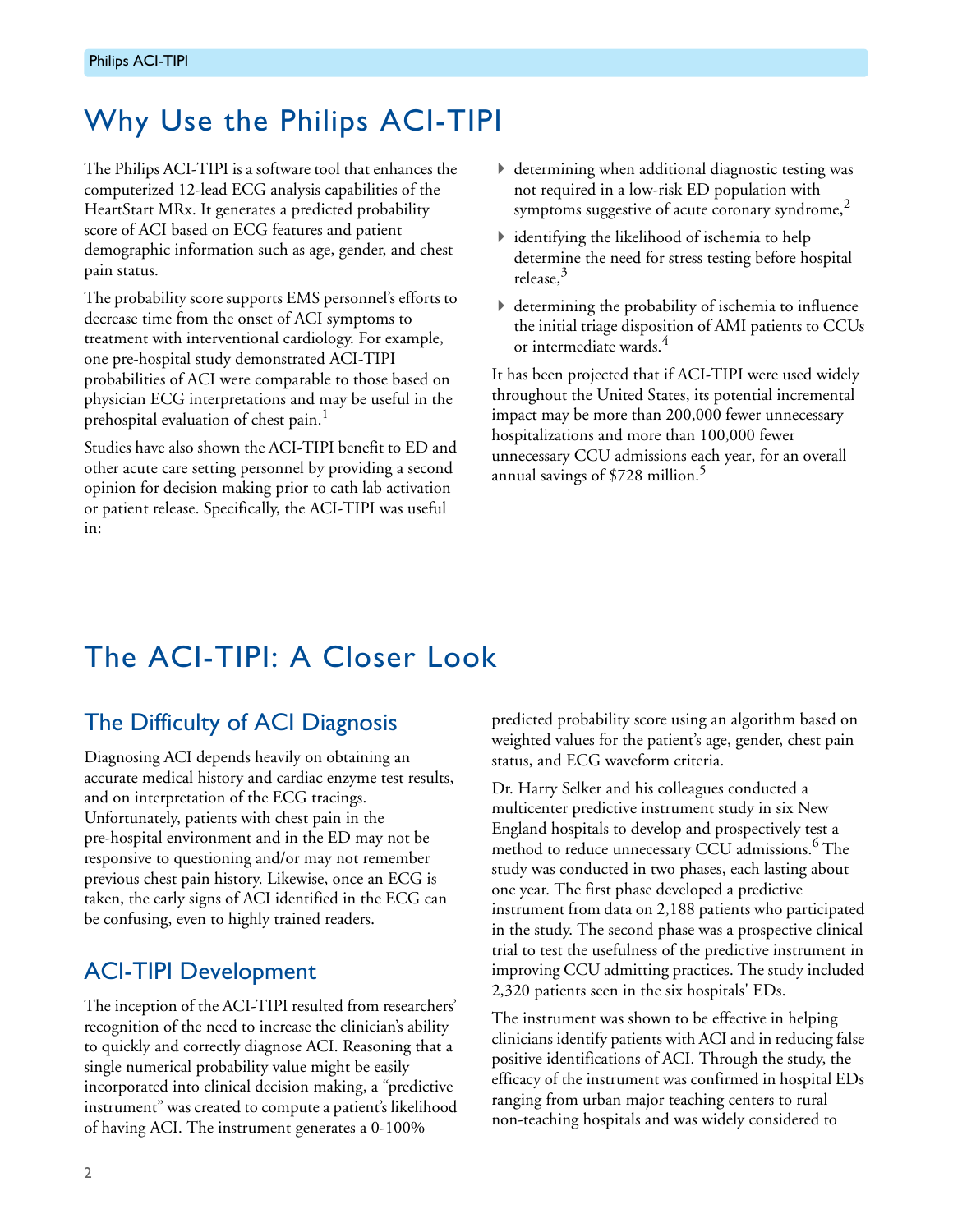represent an important new technology for the ED diagnosis and treatment of patients with chest pain or other symptoms suggestive of ACI.

Since the original study, Dr. Selker and his colleagues have continued to improve on the predictive performance of the instrument. Extensive work was done by Philips with Dr. Selker to produce a version of his ACI-TIPI for the Philips PageWriter cardiograph, resulting in the Philips ACI-TIPI.

### Understanding the ACI-TIPI Variables

During development of the ACI-TIPI, seven predictors of ACI were established - four clinical factors and three ECG features.

The four clinical factors are:

- ▶ Patient's age (yrs.)
- ▶ Patient's gender
- The presence or absence of chest pain or pressure, or left arm pain
- Whether chest pain or equivalent symptom is the patient's most important presenting symptom

The three ECG features are:

- The presence or absence of pathological or significant Q waves
- The presence and degree of ST segment elevation or depression
- The presence and degree of T wave elevation or inversion

While none of these features alone is diagnostic, together they represent the most prominent indication of ACI. To be considered significant, ECG features must be apparent in at least two contiguous leads and must not be due to any of the five exclusionary conditions that can skew ECG interpretation:

- ▶ right bundle branch blocks,
- ▶ left bundle branch blocks,
- "early repolarization variant,"
- left ventricular hypertrophy, and
- right ventricular hypertrophy.

#### ECG Features

This section briefly describes the ECG features that are used by the ACI-TIPI in computing the probability of ACI.

#### **Abnormal Q Waves**

The presence of abnormal Q waves generally indicates myocardial infarction. In some cases, infarction can occur without the generation of abnormal Q waves. Truly pathological Q waves (see Figure 1) may be due to previously unrecognized infarction. Conversely, a prior infarction may mask new ischemia in the same area.

#### Figure 1 **Pathological Q Wave**



#### **ST Segment Elevation**

ST segment elevation (see Figure 2) is seen in over two-thirds of patients admitted to the CCU who have had an infarction. The percentage is even higher for patients with both abnormal Q waves and ST segment elevation. However, ST segment elevation can occur in the absence of ischemia. For example, it can be due to early repolarization, pericarditis, or left ventricular hypertrophy.

#### Figure 2 **ST Elevation**

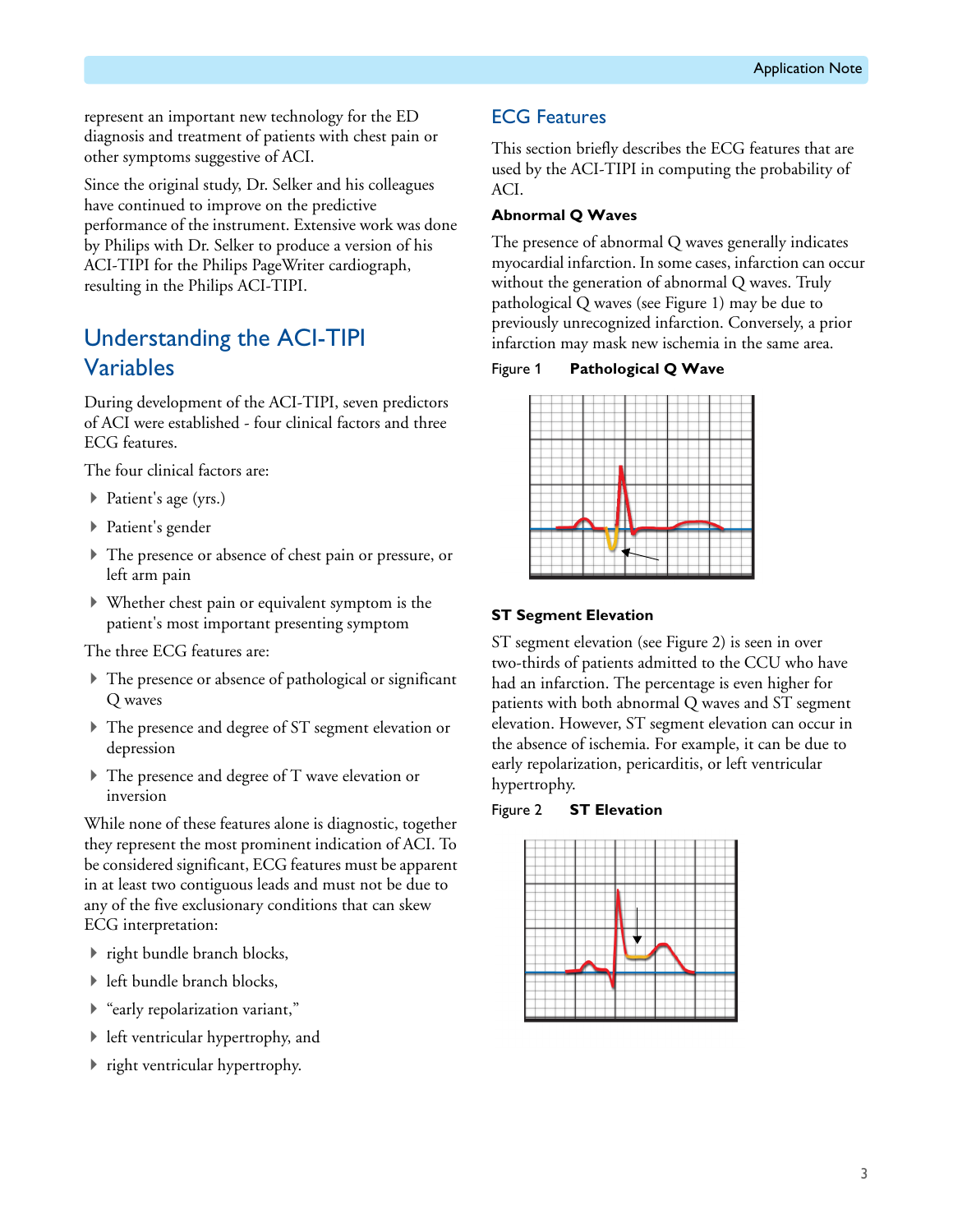#### **ST Segment Depression**

ST segment depression (see Figure 3) usually indicates ischemia. Over half of patients admitted to CCUs with ST segment depression have infarctions. ST segment depression may also occur in normal individuals during hyperventilation, in patients with hypokalemia or left ventricular strain, and in those taking digitalis.

#### Figure 3 **ST Depression**



#### **T Wave Inversion**

Inverted T waves (see Figure 4) may also indicate ACI. Isolated T wave inversion can be an indicator of AMI and may also reflect prior myocardial damage, or non-ischemic causes such as left ventricular strain.





#### **ST and T Measurements**

The ACI-TIPI's probability score depends on the ST segment and T wave measurements. However, ventricular conduction abnormalities and ventricular hypertrophy can cause secondary ST and T wave changes that, if misinterpreted as primary, could cause erroneously high ACI-TIPI scores. To avoid this, the ACI-TIPI sorts out the primary ST and T changes from the secondary changes when conduction abnormalities are present. In certain cases, this distinction cannot reliably be made and the ACI-TIPI issues a warning message. See the following Exclusionary Conditions section for more information.

#### Exclusionary Conditions

As indicated earlier, the Philips ACI-TIPI attempts to differentiate primary from secondary ST and T changes. This is done to identify non-ACI conditions often associated with secondary ST and T chnages such as right bundle branch blocks (RBBB), left bundle branch blocks (LBBB), "early repolarization variant," left ventricular hypertrophy (LVH), and right ventricular hypertrophy (RVH). These interpretations must be reviewed by a physician for confirmation of primary vs. secondary ST and T changes. The ACI-TIPI excludes the ST and/or T factors (as appropriate) from its calculations when it detects the following abnormalities:

- LVH (can alter ST segment and T waves)
- RBBB
- LBBB
- $\triangleright$  Secondary repolarization (ST and T) abnormalities
- The presence of an artificial pacemaker

When it excludes such data from its calculations, the ACI-TIPI issues the statement:

#### **NOTE: Secondary Q wave and ST-T changes were not scored due to presence of LBBB. IF ALL ST-T CHANGES WERE SCORED AS ISCHEMIC, ACI-TIPI PROBABILITY WOULD BE HIGHER.**

Another exclusionary condition to keep in mind is that the ACI-TIPI score is not calculated for patients whose age is less than 18.

**WARNING:** If the tool issues an exclusion statement, the clinician must consider that the actual probability may be higher than what has been indicated.

### The ACI-TIPI Algorithm

The Philips ACI-TIPI algorithm takes the coefficients created by Dr. Selker's logistic regression and inputs information regarding the presence and/or level of each clinical factor and ECG feature. The ACI-TIPI then calculates the predicted probability value of ACI (0-100%). Here are two calculation examples for reference:

**1** For a 63 year old female presenting with chest pain as the primary complaint, 0.1 mV of ST elevation, -0.2 mV of T wave inversion, and abnormal Q waves, the ACI-TIPI predicted probability is 87%.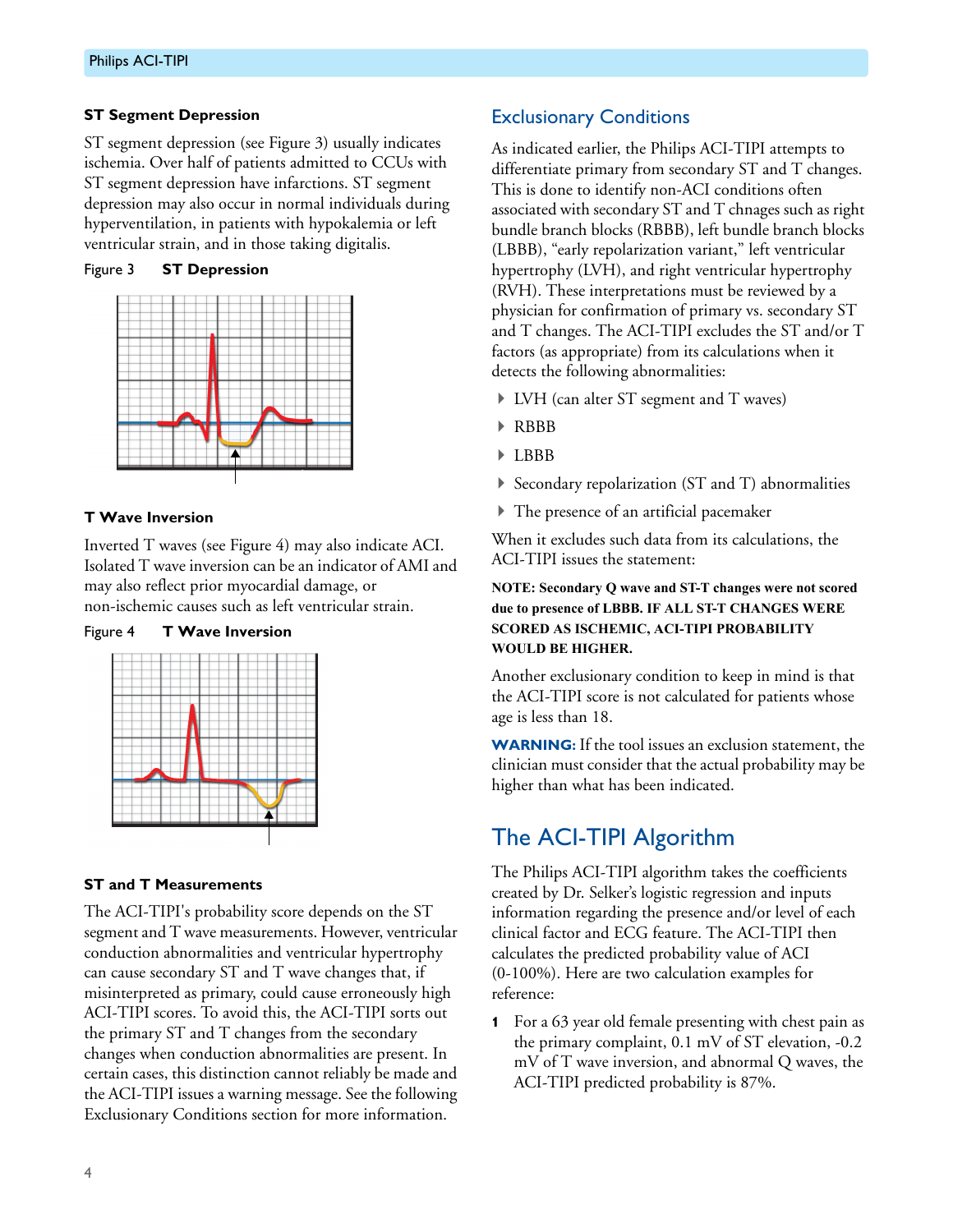**2** For a 52 year old male presenting with chest pain as a secondary complaint, 0.2 mV of ST depression, and -0.5 mV of T wave inversion, the predicted probability is 90%.

**NOTE:** Because the ACI-TIPI predicted probability was designed to assist physicians making critical care decisions, but not to replace them, a given range of probability should not be taken to indicate specific treatment decisions, such as "admit to CCU" or "send

the patient home". Nonetheless, the issue of subranges may arise as users apply the ACI-TIPI to clinical settings and Dr. Selker's article on the ACI-TIPI should be consulted for this.<sup>7</sup> Based on that article, a given institution may want to make general recommendations and/or monitor triage decisions for patients with suspected ACI. Ultimately, it is the individual physician who should choose how to apply the ACI-TIPI.

# Using the Philips ACI-TIPI

This section describes input data and the resulting printed report produced by the Philips ACI-TIPI.

### Clinical Variable Input

The Philips ACI-TIPI is optional, but when used, it requires entry of chest pain status prior to 12-lead ECG acquisition.

Provided the chest pain is not due to non-cardiac trauma, the chest pain status is entered as follows:

- **primary** if chest pain or discomfort (or equivalent left arm pain) is the main reason for the patient seeking attention
- **secondary** if chest pain is present but is not the chief complaint.
- **none** if the patient has no chest pain or discomfort.

### The ACI-TIPI Report

The ACI-TIPI report is meant to supplement Philips' standard 12-lead interpretation report and be used in clinical settings where ACI is a primary diagnostic

concern. It contains 12-lead measurements, ACI-TIPI interpretive output statements, and a predicted probability of ACI.

As with standard 12-lead ECGs, the ACI-TIPI report can be transmitted to the Philips 12-Lead Transfer Station and the Philips TraceMaster Vue ECG Management System, and stored on the TraceMaster Vue System.

#### Limitations

There are no perfect tests or algorithms to exclude ACI, $^8$ including the ACI-TIPI. For example, in one study assessing its effect on the ED process of care outcomes, ACI-TIPI did not appear to reduce resource utilization or decrease length of stay.<sup>9</sup> In another study, the addition of the ACI-TIPI score did not improve diagnostic accuracy or significantly change triage in rural hospitals.<sup>10</sup> These research results should be carefully weighted against a far greater number of ACI-TIPI studies with positive outcomes, as cited in this application note.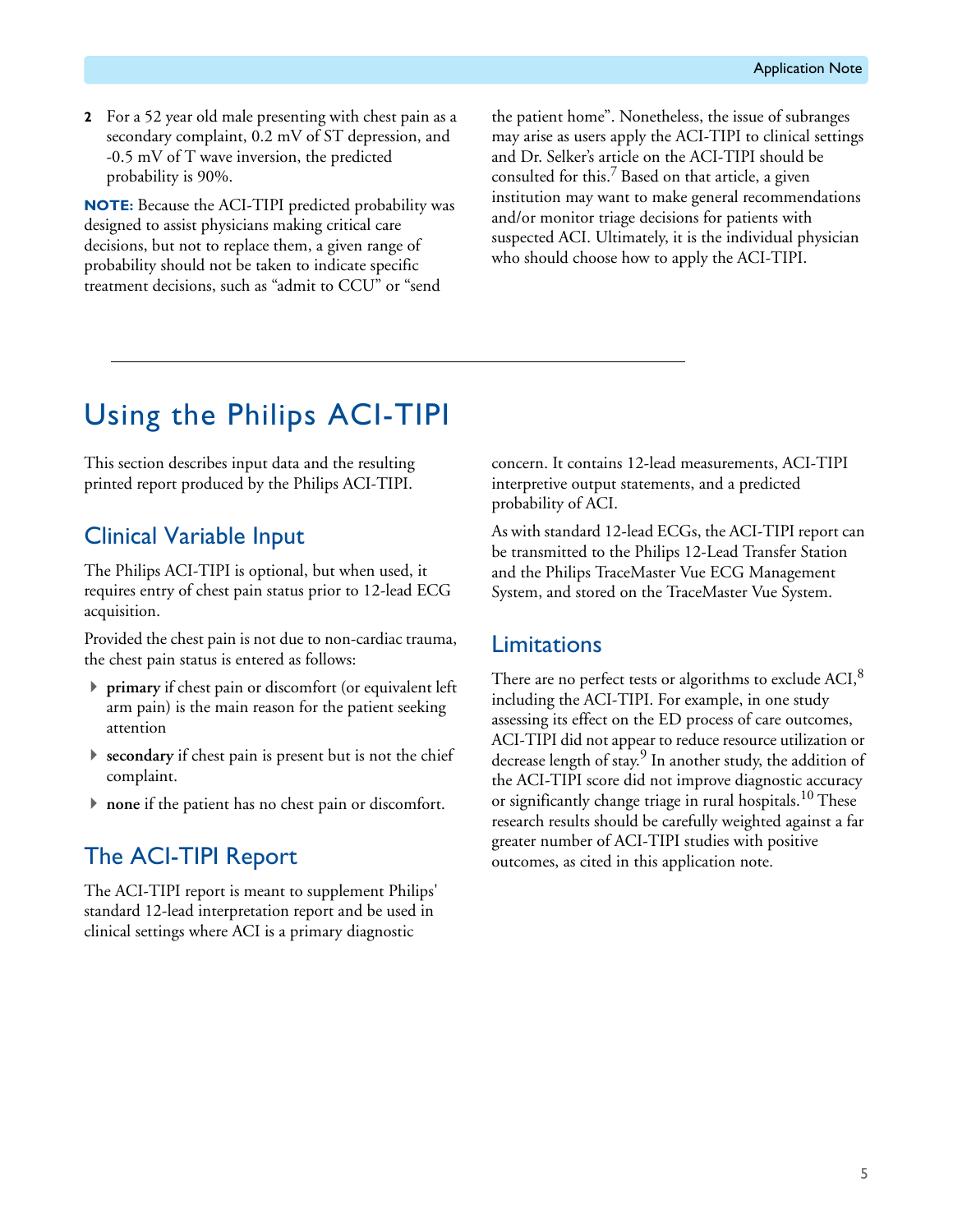## Conclusion

The diagnosis and management of ACI is a clear challenge for emergency medical personnel. Strategies must quickly and accurately identify all patients requiring treatment, monitoring, and reperfusion therapy to maximize outcomes without overdiagnosing. The ACI-TIPI is one decision-support tool designed to address this need.

It has proven to be an effective diagnostic test for detecting ACI and cost-efficient at low to high rates of ACI prevalence<sup>11</sup> and shown to have excellent triage accuracy for patients with ACI.

As a result, the ACI-TIPI should be considered to help in the reduction of discovery to treatment times for STEMI patients and used according to your organization's policy and procedures.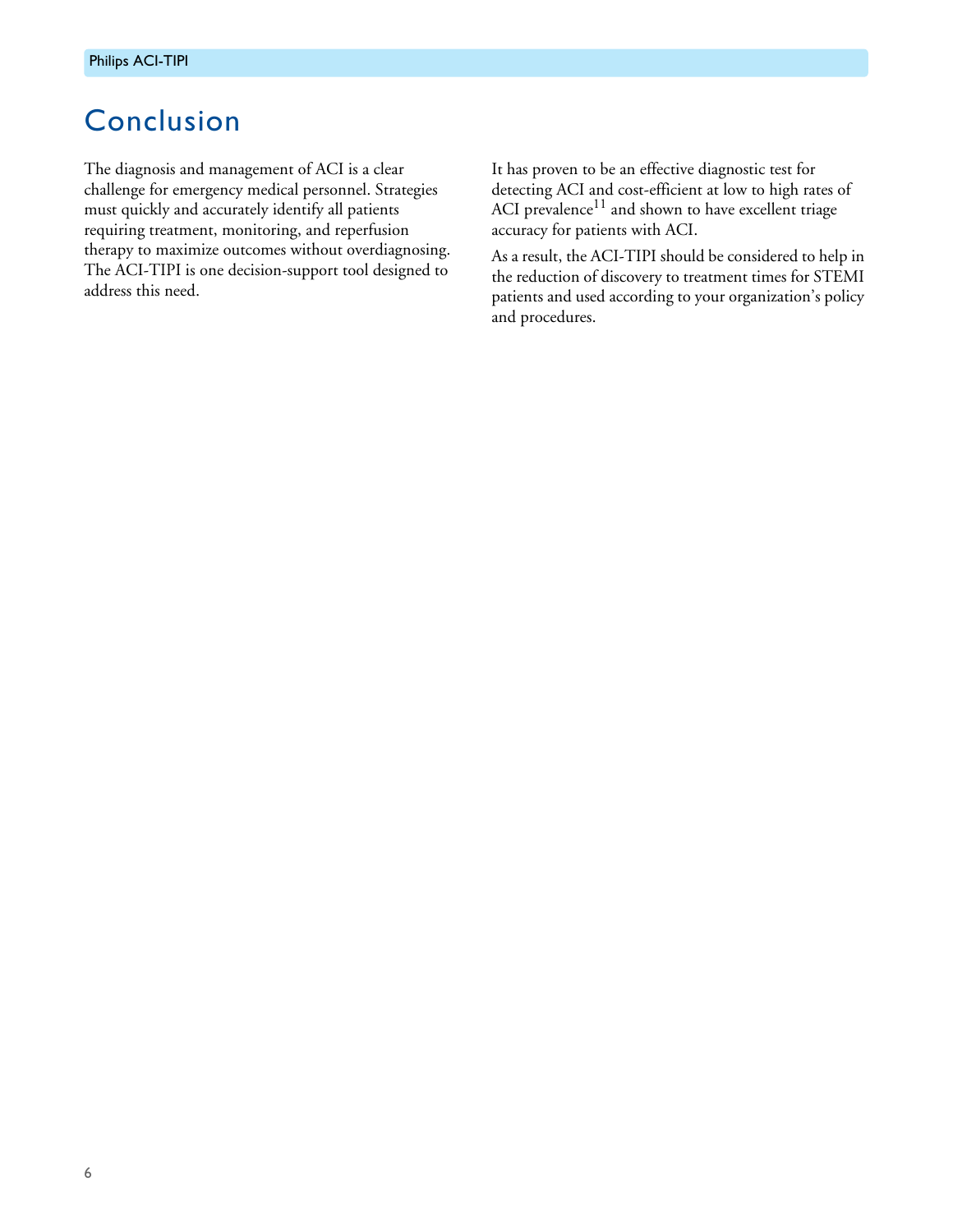# References

- **1** Aufderheide TP. Rowlandson I. Lawrence SW. Kuhn EM. Selker HP. *Test of the acute cardiac ischemia time-insensitive predictive instrument (ACI-TIPI) for prehospital use.* Annals of Emergency Medicine. 27(2):193-8, 1996 Feb.
- **2** Mitchell AM. Garvey JL. Chandra A. Diercks D. Pollack CV. Kline JA. *Prospective multicenter study of quantitative pretest probability assessment to exclude acute coronary syndrome for patients evaluated in emergency department chest pain units.* Annals of Emergency Medicine. 47(5):447, 2006 May
- **3** Chan GW, Sites FD, Shofer FS, Hollander JE. *Impact of stress testing on 30-day cariovascular outcomes for low-risk patients with chest pain admitted to floor telemetry beds.* Am J Emerg Med. 21(4):282-7, 2003.
- **4** Arbelle JE, Porath A, Cohen E, Gilutz H, Garty M. *Triage disposition of patients with AMI--ACSIS 2000*. Isr Med Assoc J. 5(11):786-90, 2003.
- **5** Selker HP, Beshansky JR, Griffith JL, Aufderheide TP et al. *Use of the acute cardiac ischemia time-insensitive predictive instrument (ACI-TIPI) to assist with triage of patients with chest pain or other symptoms suggestive of acute cardiac ischemia: A multicenter, controlled clinical trial.* Annals of Internal Medicine. 129(11)(pp 845-855), 1998.
- **6** Pozen MW, D'Agostino RB, Selker HP, Sytkowski PA, and Hood WB. *A predictive instrument to improve coronary-care-unit admission practices in acute ischemic heart disease. A prospective multicenter clinical trial.* N ENGL J Med 310: 1273-1278, 1984 May.
- **7** Selker HP. Griffith JL. D'Agostino RB. *A tool for judging coronary care unit admission appropriateness valid for both real-time and retrospective use: A time-insensitive predictive instrument (TIPI) for acute cardiac ischemia: a multicenter study.* Medical Care. 29:610-627, 1991.
- **8** Wilkinson K, Severance H. *Identification of chest pain patients appropriate for an emergency department observation unit.* Emerg Med Clin North Am 19(1):35-66, 2001.
- **9** Zalenski, R J; Shama, F; Waselewsky, D; Sherwin, R; Bock, B; Kosnik, J *Impact of ACI-TIPI on Resource Utilization in Emergency Department Patients With Chest Pain.* Annals of Emergency Medicine. 34(4,2), 1999.
- **10** Westfall JM. Van Vorst RF. McGloin J. Selker HP. *Triage and diagnosis of chest pain in rural hospitals: implementation of the ACI-TIPI in the High Plains Research Network.* Annals of Family Medicine. 4(2):153-8, 2006.
- **11** Milch C., Balk E., Salem D., Lau J. *Diagnosing acute cardiac ischemia in the emergency department: A cost-effectiveness analysis.* Journal of Applied Research. 3(1):8-27, 2003.